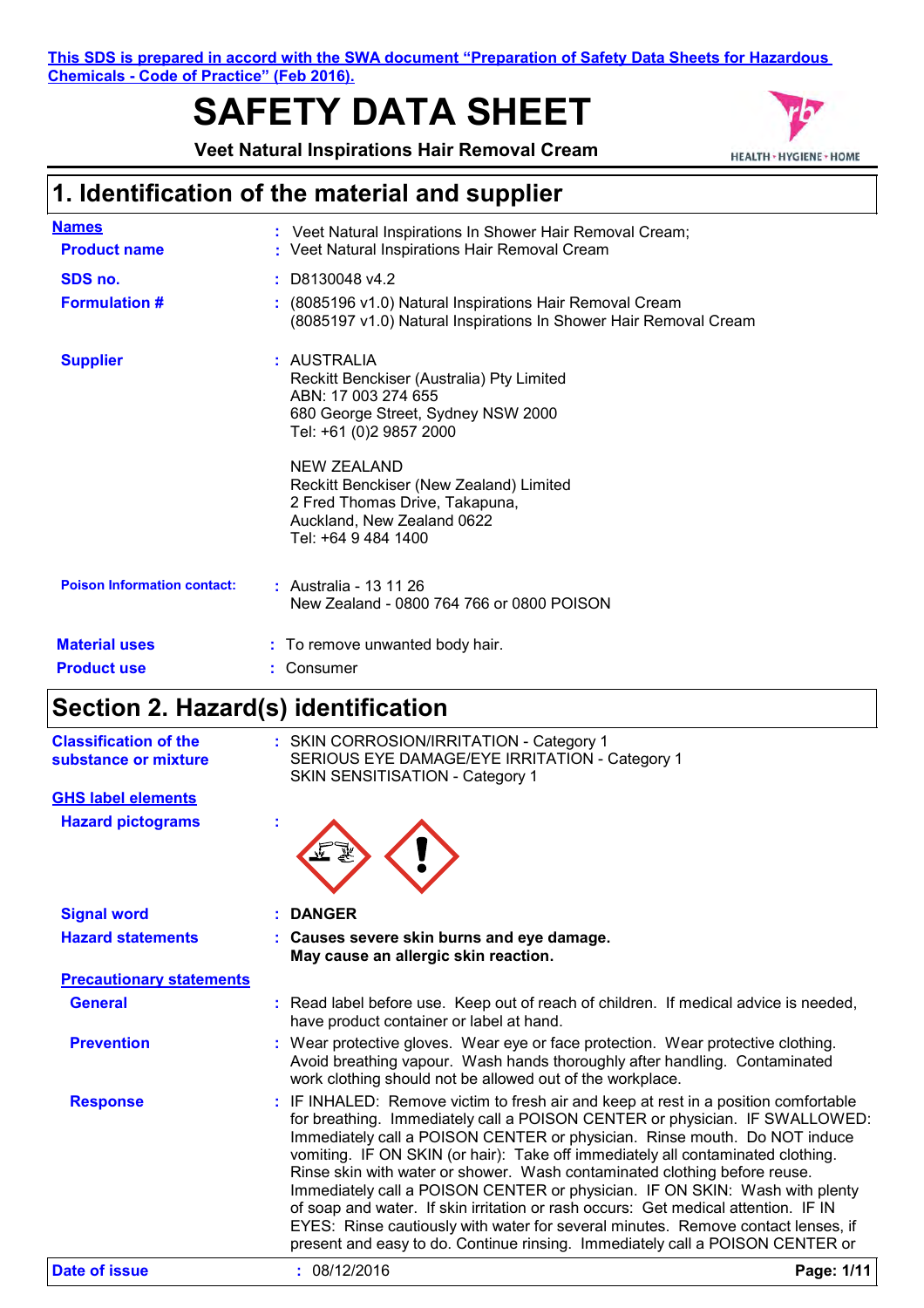### **Section 2. Hazard(s) identification**

|                                       | physician.                                                                                                             |
|---------------------------------------|------------------------------------------------------------------------------------------------------------------------|
| <b>Storage</b>                        | : Store locked up.                                                                                                     |
| <b>Disposal</b>                       | : Dispose of contents and container in accordance with all local, regional, national<br>and international regulations. |
| <b>Supplemental label</b><br>elements | : Not applicable.                                                                                                      |

**Other hazards which do not :** None known. **result in classification**

### **Section 3. Composition and ingredient information**

**Substance/mixture :**

Mixture

| Ingredient name                            | $%$ (w/w) | <b>CAS number</b> |
|--------------------------------------------|-----------|-------------------|
| urea                                       | $\leq 10$ | $57-13-6$         |
| Acetic acid, mercapto-, monopotassium salt | $≤10$     | 34452-51-2        |
| White mineral oil (petroleum)              | $\leq 5$  | 8042-47-5         |
| calcium dihydroxide                        | $\leq 5$  | 1305-62-0         |
| Talc, containing asbestiform fibres        | ו≥ ≥      | 14807-96-6        |
| glycerol                                   | -≤3       | $56 - 81 - 5$     |

 **Other Non-hazardous ingredients to 100%**

**Occupational exposure limits, if available, are listed in Section 8.**

### **Section 4. First aid measures**

#### Get medical attention immediately. Call a poison center or physician. Wash out mouth with water. Remove dentures if any. Remove victim to fresh air and keep at rest in a position comfortable for breathing. If material has been swallowed and the exposed person is conscious, give small quantities of water to drink. Stop if the exposed person feels sick as vomiting may be dangerous. Do not induce vomiting unless directed to do so by medical personnel. If vomiting occurs, the head should be kept low so that vomit does not enter the lungs. Chemical burns must be treated promptly by a physician. Never give anything by mouth to an unconscious person. If unconscious, place in recovery position and get medical attention immediately. Maintain an open airway. Loosen tight clothing such as a collar, tie, belt or Get medical attention immediately. Call a poison center or physician. Immediately **:** flush eyes with plenty of water, occasionally lifting the upper and lower eyelids. Check for and remove any contact lenses. Continue to rinse for at least 10 minutes. Chemical burns must be treated promptly by a physician. Get medical attention immediately. Call a poison center or physician. Wash with **:** plenty of soap and water. Remove contaminated clothing and shoes. Wash contaminated clothing thoroughly with water before removing it, or wear gloves. Continue to rinse for at least 10 minutes. Chemical burns must be treated promptly by a physician. In the event of any complaints or symptoms, avoid further exposure. Wash clothing before reuse. Clean shoes thoroughly before reuse. Get medical attention immediately. Call a poison center or physician. Remove **:** victim to fresh air and keep at rest in a position comfortable for breathing. If it is suspected that fumes are still present, the rescuer should wear an appropriate mask or self-contained breathing apparatus. If not breathing, if breathing is irregular or if respiratory arrest occurs, provide artificial respiration or oxygen by trained personnel. It may be dangerous to the person providing aid to give mouth-to-mouth resuscitation. If unconscious, place in recovery position and get medical attention immediately. Maintain an open airway. Loosen tight clothing such as a collar, tie, belt or waistband. In case of inhalation of decomposition products in a fire, symptoms may be delayed. The exposed person may need to be kept under medical surveillance for 48 hours. **Eye contact Skin contact Inhalation Ingestion : Description of necessary first aid measures Date of issue :** 08/12/2016 **Page: 2/11**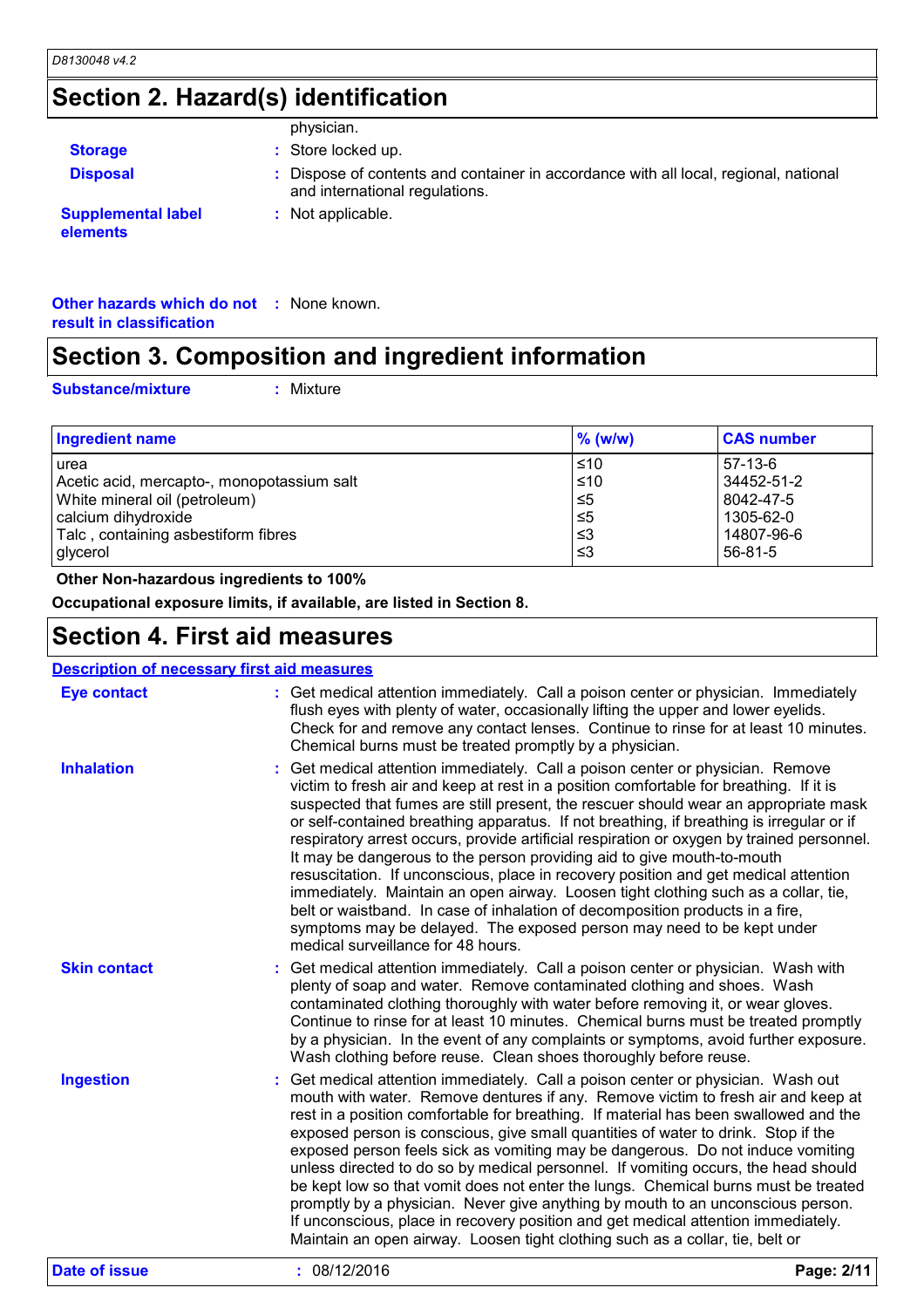### **Section 4. First aid measures**

waistband.

| <b>Most important symptoms/effects, acute and delayed</b> |                                                                                                                                                                                                                                                                                                                                                                                                                 |
|-----------------------------------------------------------|-----------------------------------------------------------------------------------------------------------------------------------------------------------------------------------------------------------------------------------------------------------------------------------------------------------------------------------------------------------------------------------------------------------------|
| <b>Potential acute health effects</b>                     |                                                                                                                                                                                                                                                                                                                                                                                                                 |
| <b>Eye contact</b>                                        | : Causes serious eye damage.                                                                                                                                                                                                                                                                                                                                                                                    |
| <b>Inhalation</b>                                         | : No known significant effects or critical hazards.                                                                                                                                                                                                                                                                                                                                                             |
| <b>Skin contact</b>                                       | : Causes severe burns. May cause an allergic skin reaction.                                                                                                                                                                                                                                                                                                                                                     |
| <b>Ingestion</b>                                          | : No known significant effects or critical hazards.                                                                                                                                                                                                                                                                                                                                                             |
| <b>Over-exposure signs/symptoms</b>                       |                                                                                                                                                                                                                                                                                                                                                                                                                 |
| <b>Eye contact</b>                                        | : Adverse symptoms may include the following:<br>pain<br>watering<br>redness                                                                                                                                                                                                                                                                                                                                    |
| <b>Inhalation</b>                                         | : No specific data.                                                                                                                                                                                                                                                                                                                                                                                             |
| <b>Skin contact</b>                                       | : Adverse symptoms may include the following:<br>pain or irritation<br>redness<br>blistering may occur                                                                                                                                                                                                                                                                                                          |
| <b>Ingestion</b>                                          | : Adverse symptoms may include the following:<br>stomach pains                                                                                                                                                                                                                                                                                                                                                  |
|                                                           | Indication of immediate medical attention and special treatment needed, if necessary                                                                                                                                                                                                                                                                                                                            |
| <b>Notes to physician</b>                                 | : In case of inhalation of decomposition products in a fire, symptoms may be delayed.<br>The exposed person may need to be kept under medical surveillance for 48 hours.                                                                                                                                                                                                                                        |
| <b>Specific treatments</b>                                | : No specific treatment.                                                                                                                                                                                                                                                                                                                                                                                        |
| <b>Protection of first-aiders</b>                         | : No action shall be taken involving any personal risk or without suitable training. If it<br>is suspected that fumes are still present, the rescuer should wear an appropriate<br>mask or self-contained breathing apparatus. It may be dangerous to the person<br>providing aid to give mouth-to-mouth resuscitation. Wash contaminated clothing<br>thoroughly with water before removing it, or wear gloves. |

#### **See toxicological information (Section 11)**

#### **Section 5. Firefighting measures Hazardous thermal decomposition products Specific hazards arising from the chemical** Decomposition products may include the following materials: **:** carbon dioxide carbon monoxide nitrogen oxides sulfur oxides metal oxide/oxides **:** In a fire or if heated, a pressure increase will occur and the container may burst. Use an extinguishing agent suitable for the surrounding fire. **: Extinguishing media :** None known. **Suitable extinguishing media Unsuitable extinguishing media**

| <b>Special protective actions</b><br>for fire-fighters   | : Promptly isolate the scene by removing all persons from the vicinity of the incident if<br>there is a fire. No action shall be taken involving any personal risk or without<br>suitable training. |            |
|----------------------------------------------------------|-----------------------------------------------------------------------------------------------------------------------------------------------------------------------------------------------------|------------|
| <b>Special protective</b><br>equipment for fire-fighters | : Fire-fighters should wear appropriate protective equipment and self-contained<br>breathing apparatus (SCBA) with a full face-piece operated in positive pressure<br>mode.                         |            |
| <b>Date of issue</b>                                     | : 08/12/2016                                                                                                                                                                                        | Page: 3/11 |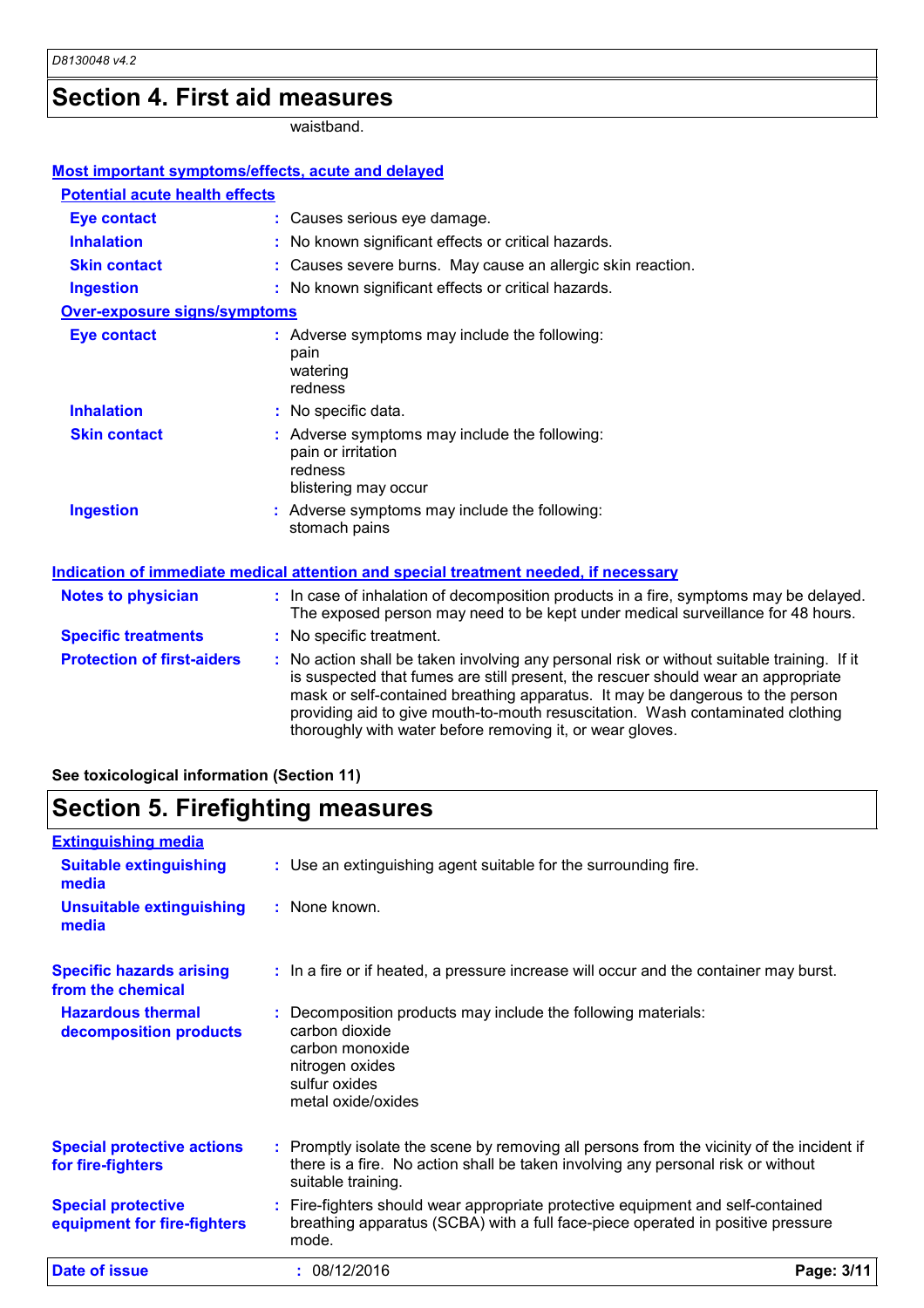## **Section 6. Accidental release measures**

|                                                             | Personal precautions, protective equipment and emergency procedures                                                                                                                                                                                                                                                                                                                                                                                                                                                                                                                                                                                                                                               |
|-------------------------------------------------------------|-------------------------------------------------------------------------------------------------------------------------------------------------------------------------------------------------------------------------------------------------------------------------------------------------------------------------------------------------------------------------------------------------------------------------------------------------------------------------------------------------------------------------------------------------------------------------------------------------------------------------------------------------------------------------------------------------------------------|
| For non-emergency<br>personnel                              | : No action shall be taken involving any personal risk or without suitable training.<br>Evacuate surrounding areas. Keep unnecessary and unprotected personnel from<br>entering. Do not touch or walk through spilt material. Do not breathe vapour or mist.<br>Provide adequate ventilation. Wear appropriate respirator when ventilation is<br>inadequate. Put on appropriate personal protective equipment.                                                                                                                                                                                                                                                                                                    |
|                                                             | For emergency responders : If specialised clothing is required to deal with the spillage, take note of any<br>information in Section 8 on suitable and unsuitable materials. See also the<br>information in "For non-emergency personnel".                                                                                                                                                                                                                                                                                                                                                                                                                                                                        |
| <b>Environmental precautions</b>                            | : Avoid dispersal of spilt material and runoff and contact with soil, waterways, drains<br>and sewers. Inform the relevant authorities if the product has caused environmental<br>pollution (sewers, waterways, soil or air).                                                                                                                                                                                                                                                                                                                                                                                                                                                                                     |
| <b>Methods and material for containment and cleaning up</b> |                                                                                                                                                                                                                                                                                                                                                                                                                                                                                                                                                                                                                                                                                                                   |
| <b>Small spill</b>                                          | : Stop leak if without risk. Move containers from spill area. Dilute with water and mop<br>up if water-soluble. Alternatively, or if water-insoluble, absorb with an inert dry<br>material and place in an appropriate waste disposal container. Dispose of via a<br>licensed waste disposal contractor.                                                                                                                                                                                                                                                                                                                                                                                                          |
| <b>Large spill</b>                                          | : Stop leak if without risk. Move containers from spill area. Approach the release<br>from upwind. Prevent entry into sewers, water courses, basements or confined<br>areas. Wash spillages into an effluent treatment plant or proceed as follows.<br>Contain and collect spillage with non-combustible, absorbent material e.g. sand,<br>earth, vermiculite or diatomaceous earth and place in container for disposal<br>according to local regulations (see Section 13). Dispose of via a licensed waste<br>disposal contractor. Contaminated absorbent material may pose the same hazard<br>as the spilt product. Note: see Section 1 for emergency contact information and<br>Section 13 for waste disposal. |

**See Section 1 for emergency contact information.**

**See Section 8 for information on appropriate personal protective equipment.**

**See Section 13 for additional waste treatment information.**

## **Section 7. Handling and storage**

#### **Precautions for safe handling**

| <b>Protective measures</b>                                                       | : Put on appropriate personal protective equipment (see Section 8). Persons with a<br>history of skin sensitization problems should not be employed in any process in<br>which this product is used. Do not get in eyes or on skin or clothing. Do not breathe<br>vapour or mist. Do not ingest. If during normal use the material presents a<br>respiratory hazard, use only with adequate ventilation or wear appropriate respirator.<br>Keep in the original container or an approved alternative made from a compatible<br>material, kept tightly closed when not in use. Keep away from acids. Empty<br>containers retain product residue and can be hazardous. Do not reuse container. |
|----------------------------------------------------------------------------------|----------------------------------------------------------------------------------------------------------------------------------------------------------------------------------------------------------------------------------------------------------------------------------------------------------------------------------------------------------------------------------------------------------------------------------------------------------------------------------------------------------------------------------------------------------------------------------------------------------------------------------------------------------------------------------------------|
| <b>Advice on general</b><br>occupational hygiene                                 | : Eating, drinking and smoking should be prohibited in areas where this material is<br>handled, stored and processed. Workers should wash hands and face before<br>eating, drinking and smoking. Remove contaminated clothing and protective<br>equipment before entering eating areas. See also Section 8 for additional<br>information on hygiene measures.                                                                                                                                                                                                                                                                                                                                |
| <b>Conditions for safe storage,</b><br>including any<br><b>incompatibilities</b> | : Store in accordance with local regulations. Store in original container protected<br>from direct sunlight in a dry, cool and well-ventilated area, away from incompatible<br>materials (see Section 10) and food and drink. Store locked up. Separate from<br>acids. Keep container tightly closed and sealed until ready for use. Containers that<br>have been opened must be carefully resealed and kept upright to prevent leakage.<br>Do not store in unlabelled containers. Use appropriate containment to avoid<br>environmental contamination.                                                                                                                                      |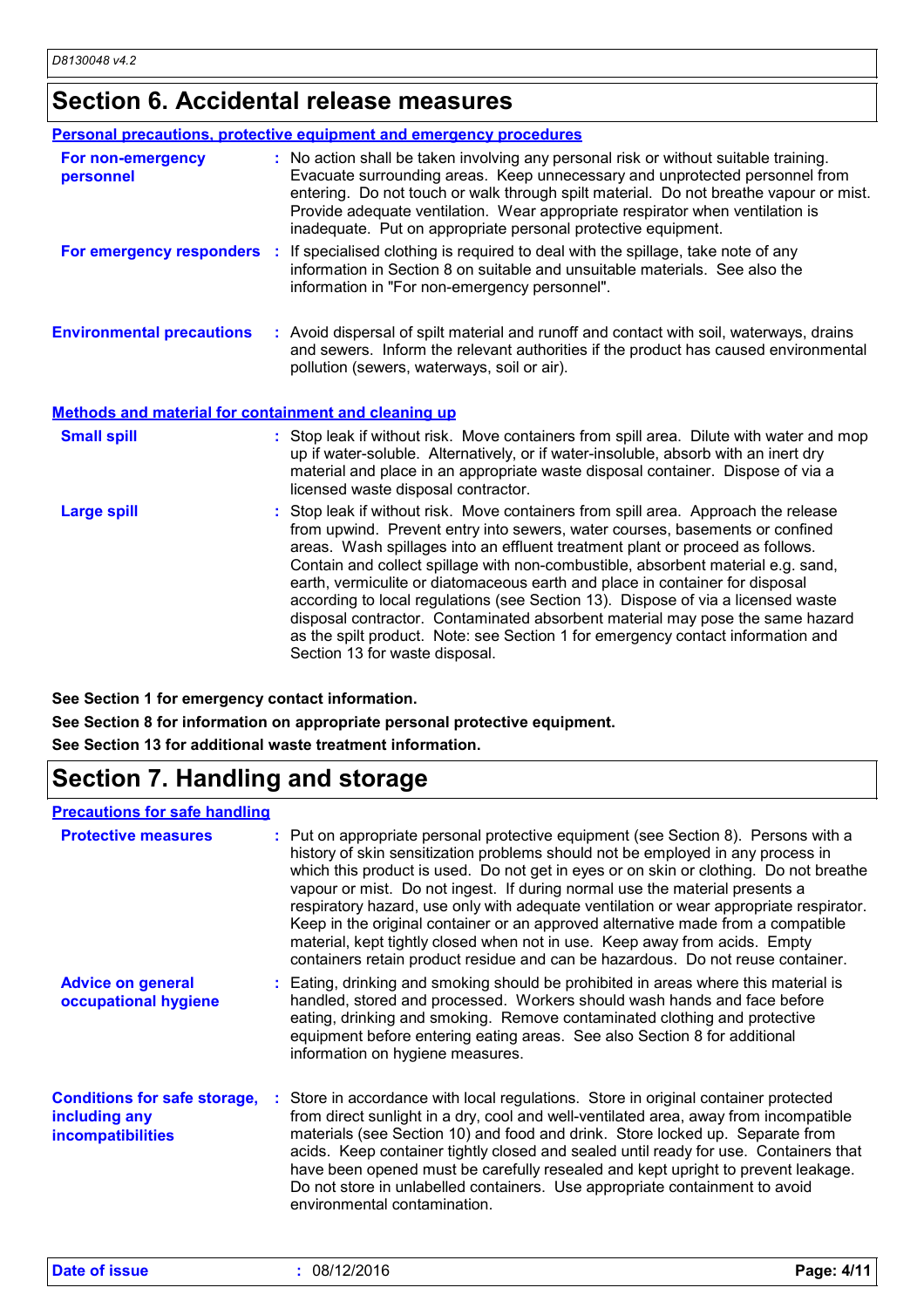## **Section 8. Exposure controls and personal protection**

#### **Control parameters**

**Australia**

#### **Occupational exposure limits**

| <b>Ingredient name</b>                     | <b>Exposure limits</b>                                                                                                                                     |
|--------------------------------------------|------------------------------------------------------------------------------------------------------------------------------------------------------------|
| Acetic acid, mercapto-, monopotassium salt | TRGS900 AGW (Germany, 11/2015). Absorbed through<br>skin. Skin sensitiser.<br>TWA: 2 mg/m <sup>3</sup> 8 hours. Form: Inhalable fraction                   |
| White mineral oil (petroleum)              | PEAK: 4 mg/m <sup>3</sup> 15 minutes. Form: Inhalable fraction<br>Safe Work Australia (Australia, 1/2014).<br>TWA: 5 mg/m <sup>3</sup> 8 hours. Form: Mist |
| calcium dihydroxide                        | Safe Work Australia (Australia, 1/2014).<br>TWA: 5 mg/m <sup>3</sup> 8 hours.                                                                              |
| Talc, containing asbestiform fibres        | Safe Work Australia (Australia, 1/2014).<br>TWA: $2.5 \text{ mg/m}^3$ 8 hours.                                                                             |
| glycerol                                   | Safe Work Australia (Australia, 1/2014).<br>TWA: 10 mg/m <sup>3</sup> 8 hours.                                                                             |

#### **New Zealand**

| <b>Ingredient name</b>              | <b>Exposure limits</b>                                           |
|-------------------------------------|------------------------------------------------------------------|
| White mineral oil (petroleum)       | NZ OSH (New Zealand, 2/2013).                                    |
|                                     | WES-TWA: 5 mg/m <sup>3</sup> 8 hours. Form: Mist                 |
|                                     | WES-STEL: 10 mg/m <sup>3</sup> 15 minutes. Form: Mist            |
| calcium dihydroxide                 | NZ OSH (New Zealand, 2/2013).                                    |
|                                     | WES-TWA: 5 mg/m <sup>3</sup> 8 hours.                            |
| Talc, containing asbestiform fibres | NZ OSH (New Zealand, 2/2013).                                    |
|                                     | WES-TWA: 6 mg/m <sup>3</sup> 8 hours. Form: Inhalable dust       |
|                                     | WES-TWA: 2 mg/m <sup>3</sup> 8 hours. Form: Respirable dust      |
| glycerol                            | NZ OSH (New Zealand, 2/2013).                                    |
|                                     | WES-TWA: 10 mg/m <sup>3</sup> 8 hours. Form: Mist and Inspirable |
|                                     | dust containing no asbestos and less than 1% free silica         |

| <b>Appropriate engineering</b><br><b>controls</b> | : If user operations generate dust, fumes, gas, vapour or mist, use process<br>enclosures, local exhaust ventilation or other engineering controls to keep worker<br>exposure to airborne contaminants below any recommended or statutory limits.                                                                                                                                                                                                                           |
|---------------------------------------------------|-----------------------------------------------------------------------------------------------------------------------------------------------------------------------------------------------------------------------------------------------------------------------------------------------------------------------------------------------------------------------------------------------------------------------------------------------------------------------------|
| <b>Environmental exposure</b><br><b>controls</b>  | : Emissions from ventilation or work process equipment should be checked to ensure<br>they comply with the requirements of environmental protection legislation. In some<br>cases, fume scrubbers, filters or engineering modifications to the process<br>equipment will be necessary to reduce emissions to acceptable levels.                                                                                                                                             |
| <b>Individual protection measures</b>             |                                                                                                                                                                                                                                                                                                                                                                                                                                                                             |
| <b>Hygiene measures</b>                           | : Wash hands, forearms and face thoroughly after handling chemical products, before<br>eating, smoking and using the lavatory and at the end of the working period.<br>Appropriate techniques should be used to remove potentially contaminated clothing.<br>Contaminated work clothing should not be allowed out of the workplace. Wash<br>contaminated clothing before reusing. Ensure that eyewash stations and safety<br>showers are close to the workstation location. |
| <b>Eye/face protection</b>                        | : Safety eyewear complying with an approved standard should be used when a risk<br>assessment indicates this is necessary to avoid exposure to liquid splashes, mists,<br>gases or dusts. If contact is possible, the following protection should be worn,<br>unless the assessment indicates a higher degree of protection: chemical splash<br>goggles and/or face shield. If inhalation hazards exist, a full-face respirator may be<br>required instead.                 |
| <b>Skin protection</b>                            |                                                                                                                                                                                                                                                                                                                                                                                                                                                                             |
|                                                   |                                                                                                                                                                                                                                                                                                                                                                                                                                                                             |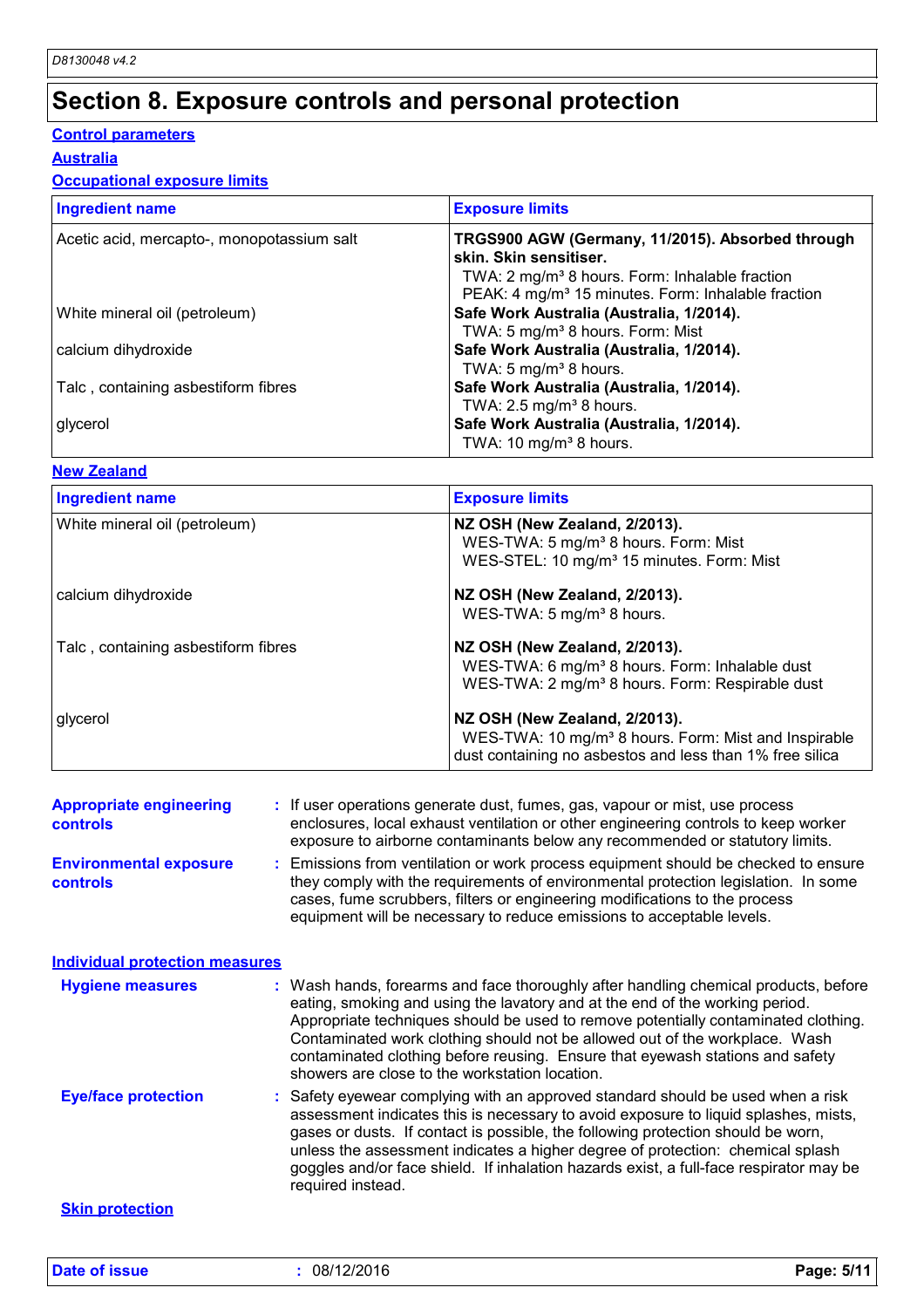## **Section 8. Exposure controls and personal protection**

| <b>Hand protection</b>        | : Chemical-resistant, impervious gloves complying with an approved standard should<br>be worn at all times when handling chemical products if a risk assessment indicates<br>this is necessary. Considering the parameters specified by the glove manufacturer,<br>check during use that the gloves are still retaining their protective properties. It<br>should be noted that the time to breakthrough for any glove material may be<br>different for different glove manufacturers. In the case of mixtures, consisting of<br>several substances, the protection time of the gloves cannot be accurately<br>estimated. |
|-------------------------------|---------------------------------------------------------------------------------------------------------------------------------------------------------------------------------------------------------------------------------------------------------------------------------------------------------------------------------------------------------------------------------------------------------------------------------------------------------------------------------------------------------------------------------------------------------------------------------------------------------------------------|
| <b>Body protection</b>        | : Personal protective equipment for the body should be selected based on the task<br>being performed and the risks involved and should be approved by a specialist<br>before handling this product.                                                                                                                                                                                                                                                                                                                                                                                                                       |
| <b>Other skin protection</b>  | : Appropriate footwear and any additional skin protection measures should be<br>selected based on the task being performed and the risks involved and should be<br>approved by a specialist before handling this product.                                                                                                                                                                                                                                                                                                                                                                                                 |
| <b>Respiratory protection</b> | Based on the hazard and potential for exposure, select a respirator that meets the<br>appropriate standard or certification. Respirators must be used according to a<br>respiratory protection program to ensure proper fitting, training, and other important<br>aspects of use.                                                                                                                                                                                                                                                                                                                                         |

## **Section 9. Physical and chemical properties**

| <b>Appearance</b>                                 |                                                                           |
|---------------------------------------------------|---------------------------------------------------------------------------|
| <b>Physical state</b>                             | $:$ Liquid.                                                               |
| <b>Colour</b>                                     | White.                                                                    |
| <b>Odour</b>                                      | Characteristic.                                                           |
| <b>Odour threshold</b>                            | $:$ Not available.                                                        |
| pH                                                | 12.2 to 12.5 [Conc. (% w/w): 100%]                                        |
| <b>Melting point</b>                              | : Not available.                                                          |
| <b>Boiling point</b>                              | : Not available.                                                          |
| <b>Flash point</b>                                | : Closed cup: >93.3°C (>199.9°F)                                          |
| <b>Evaporation rate</b>                           | : Not available.                                                          |
| <b>Flammability (solid, gas)</b>                  | : Not available.                                                          |
| Lower and upper explosive<br>(flammable) limits   | : Not available.                                                          |
| <b>Vapour pressure</b>                            | : Not available.                                                          |
| <b>Vapour density</b>                             | : Not available.                                                          |
| <b>Relative density</b>                           | : Not available.                                                          |
| <b>Solubility</b>                                 | : Partially soluble in the following materials: cold water and hot water. |
| <b>Solubility in water</b>                        | : Not available.                                                          |
| <b>Partition coefficient: n-</b><br>octanol/water | : Not available.                                                          |
| <b>Auto-ignition temperature</b>                  | : Not available.                                                          |
| <b>Decomposition temperature</b>                  | : Not available.                                                          |
| <b>Viscosity</b>                                  | : Not available.                                                          |
| Flow time (ISO 2431)                              | : Not available.                                                          |

## **Section 10. Stability and reactivity**

| <b>Reactivity</b>                                   | : No specific test data related to reactivity available for this product or its ingredients. |
|-----------------------------------------------------|----------------------------------------------------------------------------------------------|
| <b>Chemical stability</b>                           | : The product is stable.                                                                     |
| <b>Possibility of hazardous</b><br><b>reactions</b> | : Under normal conditions of storage and use, hazardous reactions will not occur.            |

| <b>Date of issue</b> | 08/12/2016 | Page: 6/11 |
|----------------------|------------|------------|
|----------------------|------------|------------|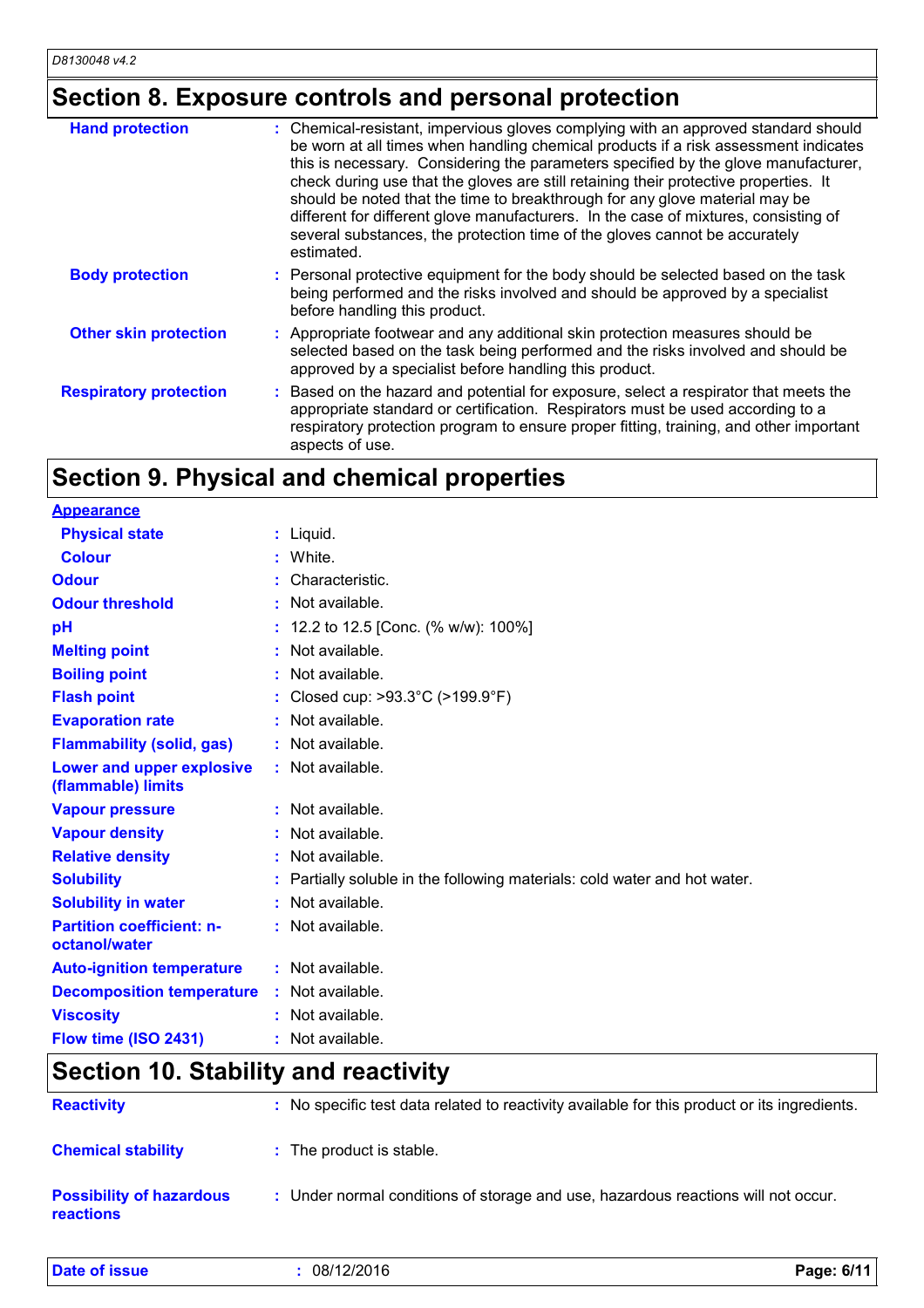## **Section 10. Stability and reactivity**

| <b>Conditions to avoid</b>                 | : No specific data.                                                                                       |
|--------------------------------------------|-----------------------------------------------------------------------------------------------------------|
| <b>Incompatible materials</b>              | : Reactive or incompatible with the following materials:<br>acids                                         |
| <b>Hazardous decomposition</b><br>products | : Under normal conditions of storage and use, hazardous decomposition products<br>should not be produced. |

## **Section 11. Toxicological information**

#### **Information on toxicological effects**

#### **Acute toxicity**

| <b>Product/ingredient name</b>                                                                                                                                             | <b>Result</b>                                    | <b>Species</b>                  | <b>Dose</b>                                                           | <b>Exposure</b> |
|----------------------------------------------------------------------------------------------------------------------------------------------------------------------------|--------------------------------------------------|---------------------------------|-----------------------------------------------------------------------|-----------------|
| urea<br>White mineral oil (petroleum) LD50 Oral<br>calcium dihydroxide<br>glycerol<br>Veet Facial Cream; Veet<br>Depilatory<br>Cream FF8085196 FF8085197<br>(D8130048) ANZ | LD50 Oral<br>LD50 Oral<br>LD50 Oral<br>LD50 Oral | Rat<br>Rat<br>Rat<br>Rat<br>Rat | 8471 mg/kg<br>>5000 mg/kg<br>7340 mg/kg<br>12600 mg/kg<br>114 $mg/kg$ |                 |

| <b>Conclusion/Summary</b> |  | Based on available data, the classification criteria are not met. |  |
|---------------------------|--|-------------------------------------------------------------------|--|
|---------------------------|--|-------------------------------------------------------------------|--|

#### **Irritation/Corrosion**

| <b>Product/ingredient name</b>                                | <b>Result</b>                                  | <b>Species</b>    | <b>Score</b> | <b>Exposure</b>                                             | <b>Observation</b> |
|---------------------------------------------------------------|------------------------------------------------|-------------------|--------------|-------------------------------------------------------------|--------------------|
| urea                                                          | Skin - Mild irritant                           | Human             |              | 72 hours 22<br>milligrams<br>Intermittent                   |                    |
|                                                               | Skin - Moderate irritant                       | l Human           |              | l24 hours 20<br>lPercent                                    |                    |
| calcium dihydroxide<br>Talc, containing<br>asbestiform fibres | Eyes - Severe irritant<br>Skin - Mild irritant | Rabbit<br>i Human |              | 10 milligrams<br>72 hours 300<br>Micrograms<br>Intermittent |                    |

- **Conclusion/Summary**
	- **Skin :** Non-irritant to skin.
	-
- 
- 

**Eyes :** Causes serious eye irritation.

**Respiratory :** Based on available data, the classification criteria are not met.

#### **Sensitisation**

Not available.

| Date of issue                                                               | : 08/12/2016                                                                                                                               | Page: 7/11 |
|-----------------------------------------------------------------------------|--------------------------------------------------------------------------------------------------------------------------------------------|------------|
| <b>Conclusion/Summary</b>                                                   | : Based on available data, the classification criteria are not met.                                                                        |            |
| <b>Conclusion/Summary</b><br><b>Reproductive toxicity</b><br>Not available. | : Based on available data, the classification criteria are not met.                                                                        |            |
| <b>Conclusion/Summary</b><br><b>Carcinogenicity</b><br>Not available.       | : Based on available data, the classification criteria are not met.                                                                        |            |
| <b>Skin</b><br><b>Respiratory</b><br><b>Mutagenicity</b><br>Not available.  | : Based on available data, the classification criteria are not met.<br>: Based on available data, the classification criteria are not met. |            |
| <b>Conclusion/Summary</b>                                                   |                                                                                                                                            |            |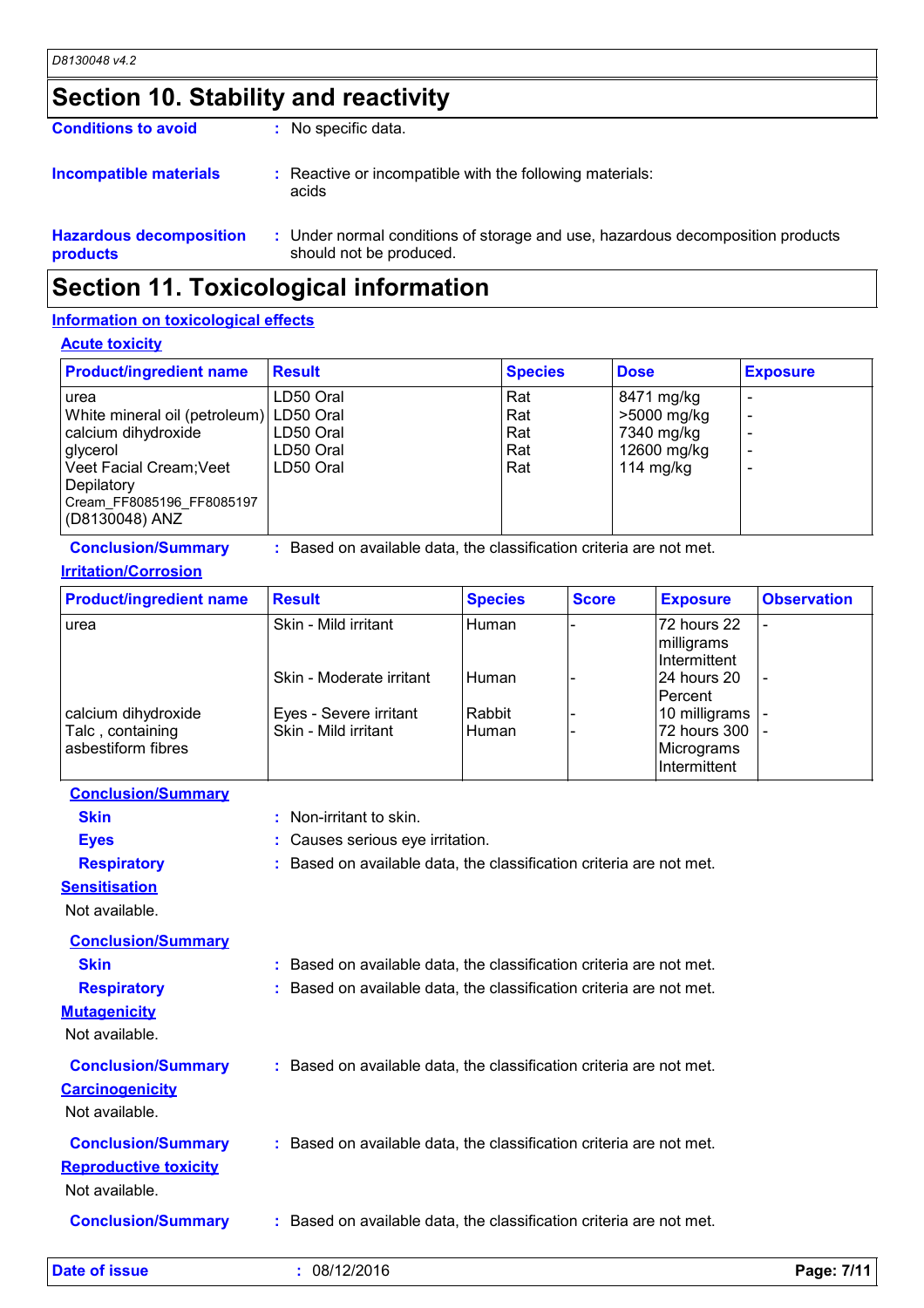## **Section 11. Toxicological information**

#### **Teratogenicity**

Not available.

**Conclusion/Summary :** Based on available data, the classification criteria are not met.

#### **Specific target organ toxicity (single exposure)**

Not available.

#### **Specific target organ toxicity (repeated exposure)**

| <b>Name</b>                                | <b>Category</b> | <b>Route of</b><br><b>exposure</b> | <b>Target organs</b> |
|--------------------------------------------|-----------------|------------------------------------|----------------------|
| Acetic acid, mercapto-, monopotassium salt | Category 2      | <b>Not determined</b>              | Not determined       |

#### **Aspiration hazard**

Not available.

| <b>Information on likely routes : Not available.</b> |  |
|------------------------------------------------------|--|
| of exposure                                          |  |

**Potential acute health effects**

| Eye contact         | : Causes serious eye damage.                                |
|---------------------|-------------------------------------------------------------|
| <b>Inhalation</b>   | : No known significant effects or critical hazards.         |
| <b>Skin contact</b> | : Causes severe burns. May cause an allergic skin reaction. |
| <b>Ingestion</b>    | : No known significant effects or critical hazards.         |

| <b>Eye contact</b>  | : Adverse symptoms may include the following:<br>pain<br>watering<br>redness                           |  |
|---------------------|--------------------------------------------------------------------------------------------------------|--|
| <b>Inhalation</b>   | : No specific data.                                                                                    |  |
| <b>Skin contact</b> | : Adverse symptoms may include the following:<br>pain or irritation<br>redness<br>blistering may occur |  |
| <b>Ingestion</b>    | : Adverse symptoms may include the following:<br>stomach pains                                         |  |

#### **Delayed and immediate effects as well as chronic effects from short and long-term exposure**

| <b>Short term exposure</b>                   |                                                                                                          |
|----------------------------------------------|----------------------------------------------------------------------------------------------------------|
| <b>Potential immediate</b><br><b>effects</b> | $\therefore$ Not available.                                                                              |
| <b>Potential delayed effects</b>             | $:$ Not available.                                                                                       |
| Long term exposure                           |                                                                                                          |
| <b>Potential immediate</b><br><b>effects</b> | : Not available.                                                                                         |
| <b>Potential delayed effects</b>             | : Not available.                                                                                         |
| <b>Potential chronic health effects</b>      |                                                                                                          |
| Not available.                               |                                                                                                          |
| <b>Conclusion/Summary</b>                    | : Based on available data, the classification criteria are not met.                                      |
| <b>General</b>                               | : Once sensitized, a severe allergic reaction may occur when subsequently exposed<br>to very low levels. |
| <b>Carcinogenicity</b>                       | : No known significant effects or critical hazards.                                                      |
| <b>Mutagenicity</b>                          | : No known significant effects or critical hazards.                                                      |
|                                              |                                                                                                          |

**Date of issue :** 08/12/2016 **Page: 8/11**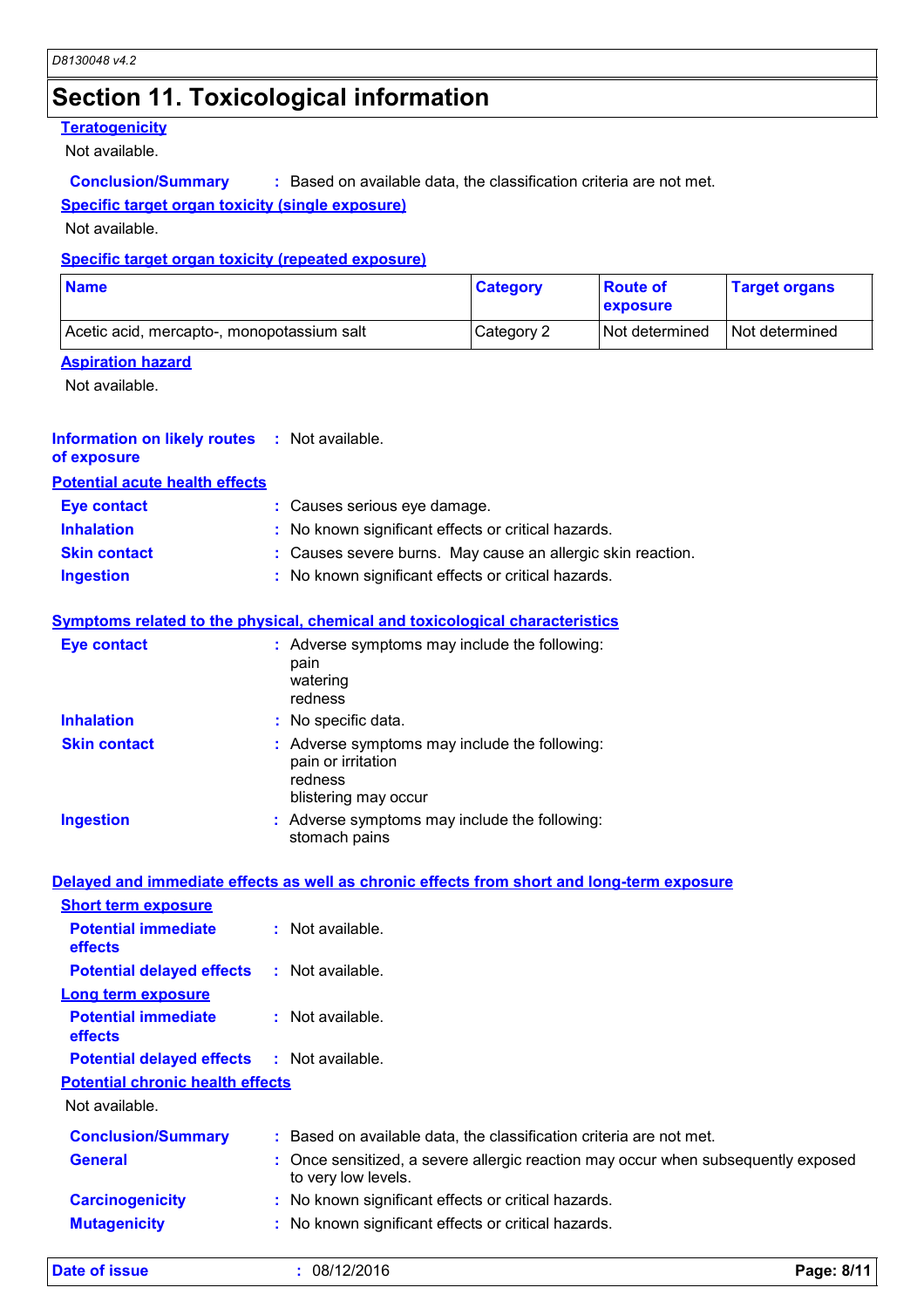### **Section 11. Toxicological information**

- **Teratogenicity** : No known significant effects or critical hazards.
- **Developmental effects :** No known significant effects or critical hazards.
- 
- **Fertility effects :** No known significant effects or critical hazards.

**Numerical measures of toxicity**

**Acute toxicity estimates**

Not available.

### **Section 12. Ecological information**

#### **Toxicity**

| <b>Product/ingredient name</b> | <b>Result</b>                                                      | <b>Species</b>                                                        | <b>Exposure</b>     |
|--------------------------------|--------------------------------------------------------------------|-----------------------------------------------------------------------|---------------------|
| l urea                         | Acute EC50 6573.1 mg/l Fresh water                                 | Crustaceans - Ceriodaphnia<br>dubia - Neonate                         | 48 hours            |
|                                | Acute EC50 3910000 µg/l Fresh water                                | Daphnia - Daphnia magna -<br>Neonate                                  | 48 hours            |
|                                | Acute LC50 5000 µg/l Fresh water<br>Chronic NOEC 2 g/L Fresh water | Fish - Colisa fasciata - Fingerling<br>Fish - Heteropneustes fossilis | 96 hours<br>30 days |
| calcium dihydroxide            | Acute LC50 33884.4 µg/l Fresh water                                | Fish - Clarias gariepinus -<br>Fingerling                             | 96 hours            |

#### **Persistence and degradability**

| <b>Product/ingredient name</b>   | <b>⊩Aquatic half-life</b> | <b>Photolysis</b> | Biodegradability |
|----------------------------------|---------------------------|-------------------|------------------|
| White mineral oil (petroleum)  - |                           |                   | <b>Readily</b>   |

#### **Bioaccumulative potential**

| <b>Product/ingredient name</b>                               | <b>LogP</b> <sub>ow</sub> | <b>BCF</b> | <b>Potential</b>   |
|--------------------------------------------------------------|---------------------------|------------|--------------------|
| <b>urea</b><br>White mineral oil (petroleum)  >6<br>glycerol | $\leq -1.73$<br>$-1.76$   |            | low<br>high<br>low |

#### **Mobility in soil**

**Soil/water partition coefficient (Koc)** 

**:** Not available.

#### **Other adverse effects** : No known significant effects or critical hazards.

Release of large quantities into water may cause a pH-change resulting in danger for aquatic life.

### **Section 13. Disposal considerations**

The generation of waste should be avoided or minimised wherever possible. Disposal of this product, solutions and any by-products should at all times comply with the requirements of environmental protection and waste disposal legislation and any regional local authority requirements. Dispose of surplus and nonrecyclable products via a licensed waste disposal contractor. Waste should not be disposed of untreated to the sewer unless fully compliant with the requirements of all authorities with jurisdiction. Waste packaging should be recycled. Incineration or landfill should only be considered when recycling is not feasible. This material and its container must be disposed of in a safe way. Care should be taken when handling emptied containers that have not been cleaned or rinsed out. Empty containers or liners may retain some product residues. Avoid dispersal of spilt material and runoff and contact with soil, waterways, drains and sewers. **Disposal methods :**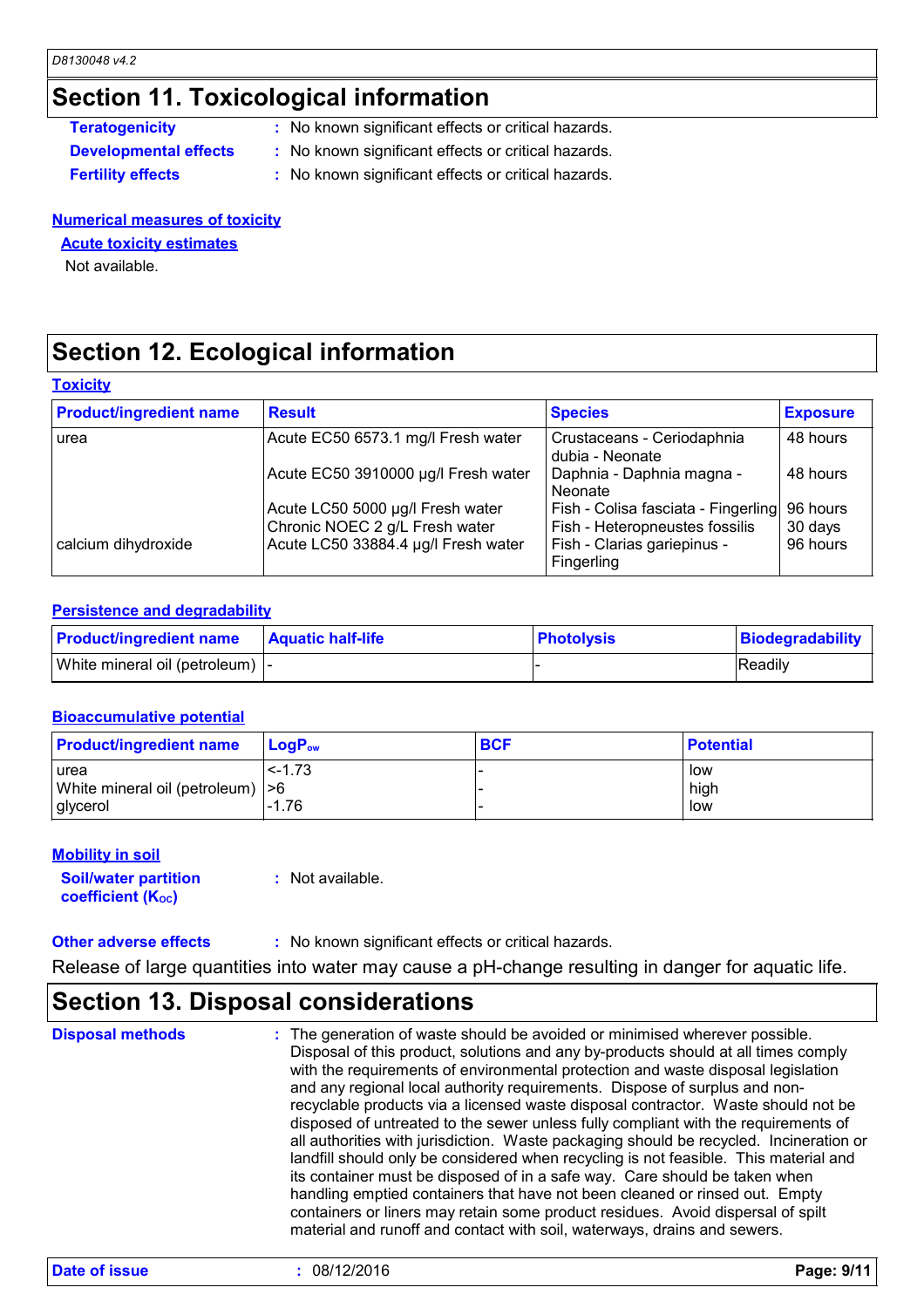*D8130048 v4.2*

| 14. Transport information |                          |                             |                |     |              |                               |
|---------------------------|--------------------------|-----------------------------|----------------|-----|--------------|-------------------------------|
| <b>Regulation</b>         | <b>UN number</b>         | <b>Proper shipping name</b> | <b>Classes</b> | PG* | <b>Label</b> | <b>Additional information</b> |
| <b>ADG</b>                | <b>Not</b><br>regulated. |                             |                |     |              |                               |
| <b>IMDG</b>               | <b>Not</b><br>regulated. |                             |                |     |              |                               |
| <b>IATA</b>               | <b>Not</b><br>regulated. |                             |                | ۰   |              |                               |

PG\* : Packing group

**Special precautions for user Transport within user's premises:** always transport in closed containers that are **:** upright and secure. Ensure that persons transporting the product know what to do in the event of an accident or spillage.

### **Section 15. Regulatory information**

**Standard Uniform Schedule of Medicine and Poisons**

Not scheduled

#### **Model Work Health and Safety Regulations - Scheduled Substances**

No listed substance

| <b>Australia inventory (AICS)</b><br><b>New Zealand Inventory of</b><br><b>Chemicals (NZIoC)</b> | : All components are listed or exempted.<br>: All components are listed or exempted. |
|--------------------------------------------------------------------------------------------------|--------------------------------------------------------------------------------------|
| <b>HSNO Group Standard</b><br><b>HSNO Approval Number</b>                                        | : Cosmetic Products<br>: HSR002552                                                   |
| <b>Approved Handler</b><br><b>Requirement</b>                                                    | : No.                                                                                |
| <b>Tracking Requirement</b>                                                                      | : No.                                                                                |

## **Section 16. Any other relevant information**

| <b>Key to abbreviations</b>                        | : ADG = Australian Dangerous Goods<br>ATE = Acute Toxicity Estimate<br>BCF = Bioconcentration Factor<br>GHS = Globally Harmonized System of Classification and Labelling of Chemicals<br>IATA = International Air Transport Association<br>IBC = Intermediate Bulk Container<br><b>IMDG = International Maritime Dangerous Goods</b>                                          |
|----------------------------------------------------|-------------------------------------------------------------------------------------------------------------------------------------------------------------------------------------------------------------------------------------------------------------------------------------------------------------------------------------------------------------------------------|
|                                                    | LogPow = logarithm of the octanol/water partition coefficient<br>MARPOL = International Convention for the Prevention of Pollution From Ships,<br>1973 as modified by the Protocol of 1978. ("Marpol" = marine pollution)<br>NOHSC = National Occupational Health and Safety Commission<br>SUSMP = Standard Uniform Schedule of Medicine and Poisons<br>$UN = United Nations$ |
| Date of issue / Date of<br>revision                | : 08/12/2016                                                                                                                                                                                                                                                                                                                                                                  |
| <b>Revision comments</b>                           | : AUS GHS SDS                                                                                                                                                                                                                                                                                                                                                                 |
| <b>Version</b>                                     | : 4.2                                                                                                                                                                                                                                                                                                                                                                         |
| <b>Procedure used to derive the classification</b> |                                                                                                                                                                                                                                                                                                                                                                               |

**Date of issue :** 08/12/2016 **Page: 10/11**